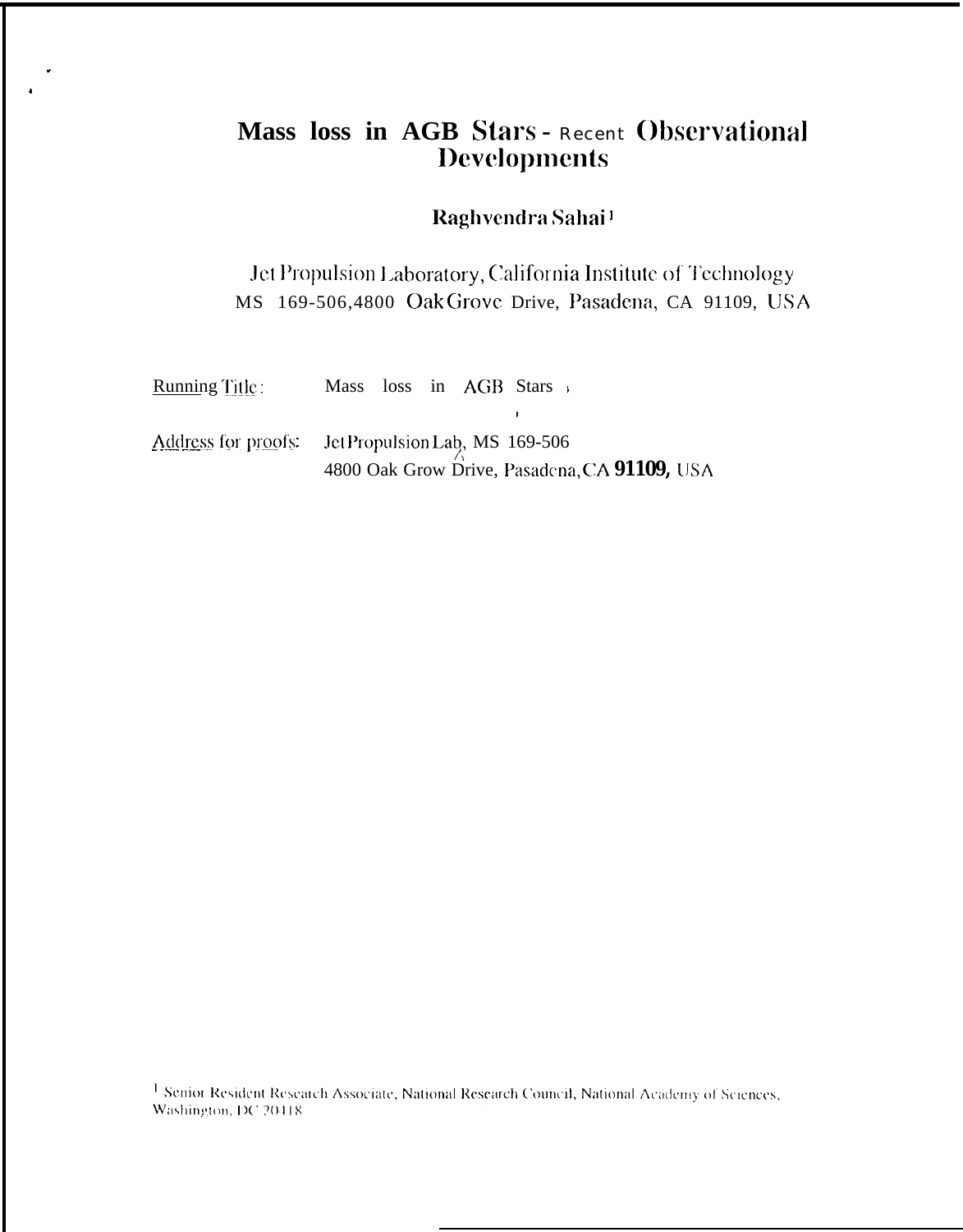Abstract: Extensive mass-loss in red giant  $(AGB)$  stars, preceding and leading up to the formation of planetary nebulae, has important consequences for the evolution of the stars as well as the interstellar medium. A brief review, with focus on new studies of mass-loss envelopes involving high-spatial resolution observations made possible byrecent technological advances, is presented.

Key words: mass-loss, red giants, planetary nebulae, interferometery, infrared, radio, circumstellar matter

1. Introduction; Extensive mass-loss (with dM/dtupto ~10<sup>-4</sup> M<sub>O</sub>y<sub>1</sub><sup>-1</sup>) in intermediate mass (1-8) M<sub>o</sub>) stars not only affects their evolution on and beyond the asymptotic giant branch (AGB), preventing stars with masses upto  $\approx 8 M_0$  from becoming supernova, but also enriches the interstellar medium in (i) a variety of nuclides produced by CNO,  $3-\alpha$  and s-process nucleosynthesis, and (ii) dust grains. The circumstellar envelopes (CSEs) resulting from the mass-loss usually have relatively simple and well-defined geometrical (spherical) and kinematical (radially-constant expansion velocity) structures, and thus constitute ideal astrophysical laboratories. Thus, some of the most difficult problems of interstellar cloud chemistry, such as the role played by dust grains, UV radiation, and shocks in the formation and destruction of different molecular species, may ultimately be solved by a study of circumstellar chemistry.

2. Outstanding Problems: We lack a theory which can predict the basic mass-loss properties, namely, the rate (dM/dt), expansion velocity (Vexp), and the spatial distribution, from fundamental stellar parameters - luminosity, temperature, and metallicity. A number of hypotheses for mass-loss in cool red giants have been investigated (e.g. 1 lolzer and MacGregor 1985) and a two-step process is currently favoured, wile]-cby stellarmatter is first levitated by various processes (e.g. stellar pulsation: Bowen and Willson 1991, sound waves: Pijpers et al. 1990) into an extended atmosphere where grains form, which are then driven outwards (dragging the gas along) under radiation pressure (e.g. Morris 1987). However important questions relating to the history (continuous or episodic) anti-structure (e.g. smooth or clumped) of the mass-] loss, the formation and growth of dust grains, remain unanswered. The origin of equatorially dense structures and fast outflows  $(50-100 \text{ km s}^2)$  on small angular scales seen in an increasing number of objects with extended spherically symmetric envelopes (e.g. CRL2688: Kawabe et al. 1987) is not clear; models involving binary companions (Morris 198-/), planetary systems (Sahai etal. 1.991), and magnetic fields (Pascoliet al. I.992.) have been suggested.

3. Recent Developments: Untilrecently, most 01'0111" knowledge about CSEs came from observations of millimeter-wave molecular lines using single telescopes. With significant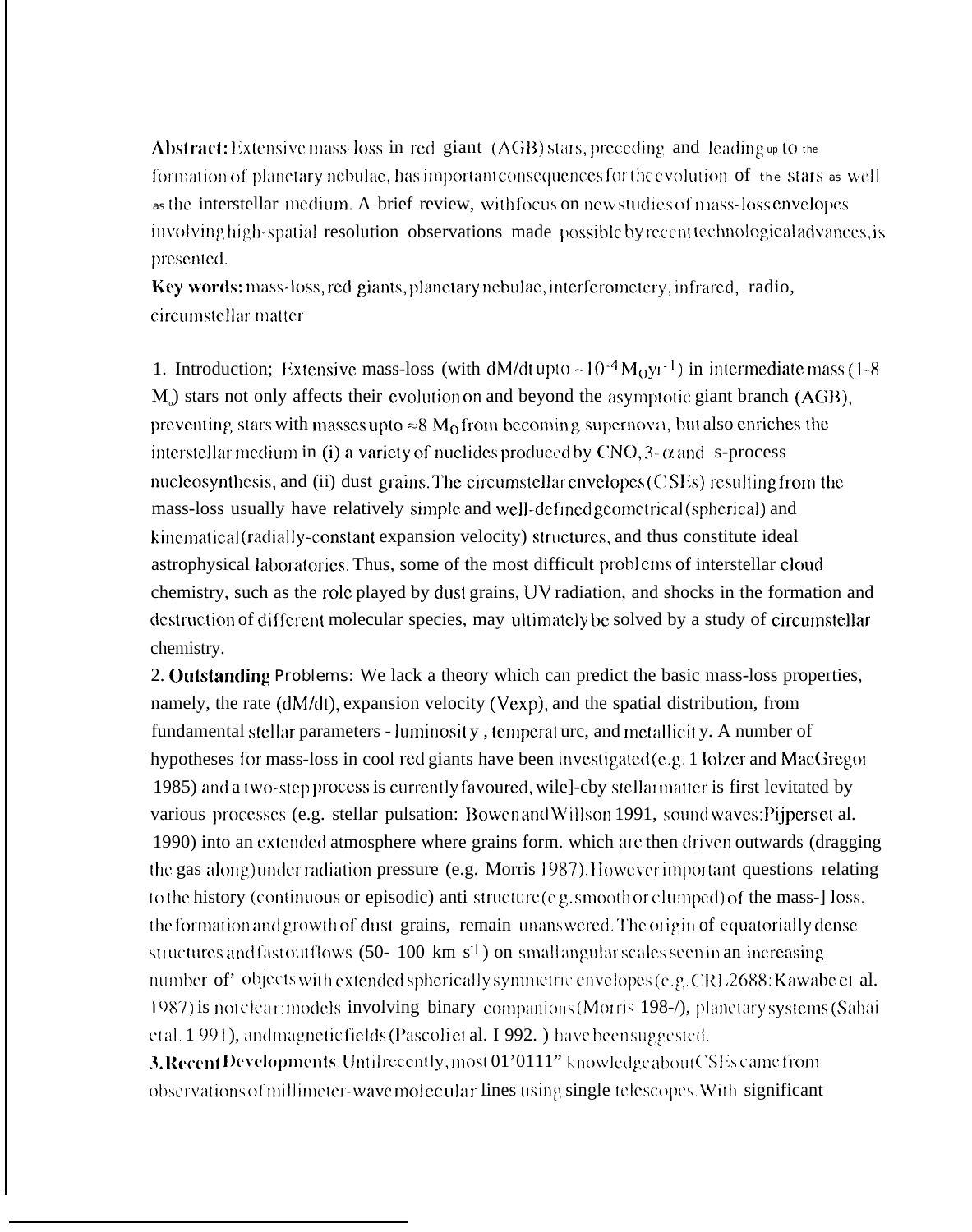increase intelescope/regiber sensitivity and the detection of' thousands of AGB stars in 12-100 "  $\mu$  memission by I}-IAS,  $\sim$  few x I 00 CSEs have now been detected through systematic searches (the largest carried out with the IRAM<sup>2</sup> 30-m & the SEST<sup>3</sup>15-m) in the CO J=1-0 and 2-1 lines (compilation by Loup et al. 1993). Although such studies provide useful information on the envelope-aver aged dM/dtand Vexp necessary for' studying the statistics of mass-loss, (e.g. Jun a & Kleinmann 1989, and references therein) more fundamental questions relating to the nature of the mass-loss can only be addressed with high spatial resolution observations. A new self consistent model of radiative transfer, molecular excitation, and thermodynamics which simultaneously fits the CO rotational line-emission and the f'ar-infrared (IRAS) emission from CSEs has been developed for reliable estimates of mass-loss rates and circumstellar dust-to-gas ratios (Sahai 1 990).

a) Millimeter (& centimeter) wave interferometry. With the advent of millimeter-wave interferometers<sup>4</sup>, one can now observe a large number of circumstellar envelopes with adequate spatial resolution. Most studies have focussed on the prominent carbon-rich CSEs. Bieging, Chapman & Welch (1984) reported the first interferometric map of molecular line emission from a CSE: their map of HCN 1-0 in IRC+10216 (well-studied carbon star) suggested a recent decrease in the mass-loss rate (later confirmed by analysis of  $CO 4.6 \mu m$  and mm-wave line emission: Sahai 1987, Sahai & Wannier 1985). Bieging & Nguyen-Q-Ricu (1988a) find evidence for a rotating disk in the protoplanetary object CRL 2688 from HCN1-0 mapping (BIMA data). VLA<sup>5</sup> mapping of en-wave line emission of NH  $3 \&$  HC7N in CRI .2688 (Nguyen -Q-Rieu et al. 1986) reveal both disk and .jct-like structures, as well as departures in the kinematics from pure expansion. Detailed information on the distribution and abundances of various molecules has been obtained for IRC 10216 (VLA maps of NH 3, HC7N and HC3N by Wootten et al. 1993, BIMA maps of SiS, HC<sub>3</sub>N, C<sub>3</sub>N, C<sub>2</sub>H, HNC by Bieging & Nguyen-O-Ricu1988b, Bieging & Tafalla1993) and CRL2688 (Nguyen-Q-Rieu & Bieging 1990), providing confirmation of some of our ideas of circumstellar chemistry, as well as raising new problems. Neri et al. (1993) have resolved the HCN1-0 emission (PdB1 data) from the unique high-velocity (200 km/s) outflow in CRL 618 (very young I'N), from which they infer that HCN is formed (on a time-scale  $<$  50 yr) in a post-shock region where the high-velocity outflow impacts a more slowly expanding dense envelope. Sahai and Bieging (1993) have used BIMA to map the J=2-1 ( $v=0$ ) SiO line emission al 86 GHz in oxygen-rict) CSEs (see also Lucas et al.1993), and find that (a) SiO is depleted

<sup>&</sup>lt;sup>2</sup> Institut de Radio Astronomie Millimétrique, Grenoble, France

<sup>&</sup>lt;sup>3</sup> Swedish-ESO-Submillimeter Telescope, La Silla, Chile

<sup>&</sup>lt;sup>4</sup>, these are the Berkeley-Illinois-Maryland Array, Hatcreek (BIMA) and Owens Valley Radio Observatory (OVRO) interferometers in the USA, the Nobeyama Radio Observatory (NRO) interferometer in Japan, & the IRAM interferometer (PdBI) in France

<sup>&</sup>lt;sup>5</sup> Very Large Array, Socorto, New Mexico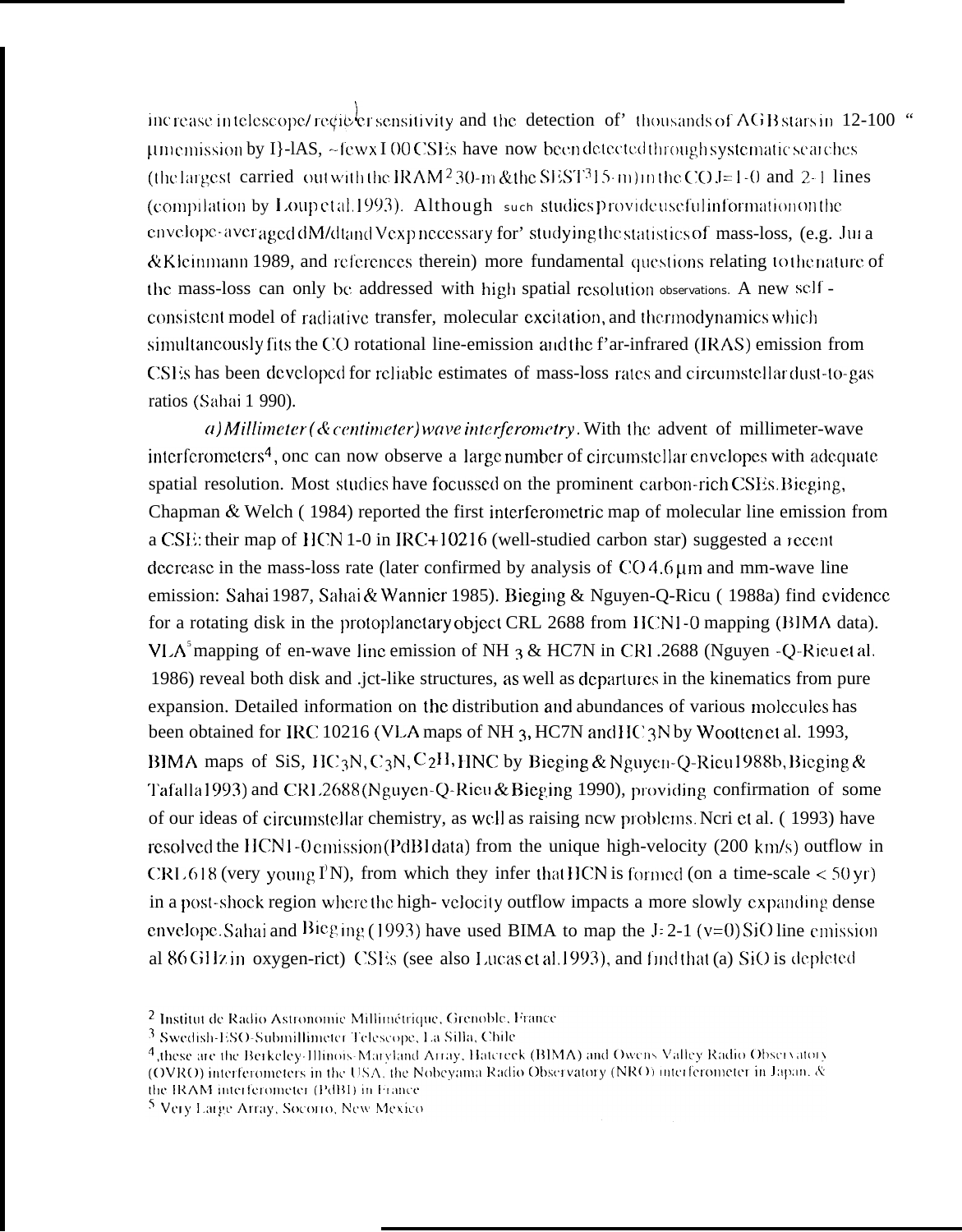consisten with adiation pressure on grains condensing within 0.15 stellar radii the interstellar UV becomes important at  $>0.5x10^{16}$  cm) (b) acceleration of the out lows rapidly beyond  $\left|0\right\rangle$  5, probably as a result of adhesion onto cold grains (photodissociation due to

emission) in the CO 6-5 line made with the 8" beam of the JCMT, shows that the peak emission occurs about 6" south-west of he stellar position (Sahai, van der Veen, and Stutzki 993). envelope expansion velocity) clearly showing that the SiO lines arise in the acceleration region. excitation molecular lines as a novel probe of the inner CSEs, one which works equally well for A map of IRC102 6 (which appears circular on arc-ninute scales in CO J=1-0 and 2-1 line high-J SiO line-widths at the base are only 50-75% of the CO line-widths  $(=2 \times \text{terminal})$ CSI's with prominent SiO J=2- (v=0) emission, in the J=5-4, 6-5, 8-7, and 1-10 lines. The nearby and distant objects. Sahai, Wannier, Andersson (1992) have observed a selected list of now become possible with the 15-m JCMT<sup>6</sup> and Om CSO<sup>7</sup> telescope allowing one to use high-(b) Submillimeter- line observations Observations at submillimeter wavelengths have

et al. 1993a) imply the presence of small  $(10^{15} \text{-} 10^{16} \text{ cm})$ , dense  $(10^5 \text{ cm}^{-3})$  clumps (Sahai et al. and the detection of molecules with large dipole moments (e.g. HCN and  $\text{1CO}^+$ ) in PNe. Sahai ans' references therein) show large-scale (10<sup>17</sup> cm) fragmentation of heir molecular envelopes, 1993b) Bachiller et a 1989). igh-resolution ( $2^{\circ}$ ) CO J=2-& Jaminet et al. 199, NGC3132: Sahai, et al. 1990, IC4406: Sahai et al. 199, NGC2346: enhancements and/or fast outflows directed along he polar axis (NGC7027: Bieging e al. 1991 mapped in a number of PNe, confirming (directly  $\bullet$ r indirec y) the presence of equatorial density to detect the generally weak CO emission from PNe. Jowever, CO emission as now been naturally leads to the bipolar shapes seen in about 50% of all PNe. Until recently, it was difficult an equatorial-to-polar density asymmetry of the AGB envelope in the ISW model (Balick 1987) succesfully produces the dense "rims" seen in PNe images, due to the "snowplow" action of a very fast wind (.000-2000 km/s) from the central white dwarf, on the AGB envelope. Including formation of planetary ncbulae (PNe). The "interacting-stellar-winds" (ISW) model (Kwok 1982) (c) Molecular Gas in Planetary Nebulae:. AGB mass-loss plays an important role in the of PNc (c.g. Bachiller et al. 1993

bounding he ronised gas, and a thin shell looping around the infrared  $C(2)$ -array cameras and spectrometers. Images of the integrated H<sub>2</sub> S(1) line emission at hydrogen, which can now be mapped with high spatia and spectral resolution, with the advent of region in Me is a source of strong emission in the near-IR vibration rotation incs of molecular particom he compact young PN NGC7027 shows an incomplete elliptical ring of knots (d) Near- Infrared Imaging: The interface between the ionised and neutral (molecular) veion with 4-fold symmetry,

 $\frac{6}{2}$ J ames Clerk-Maxwell Telescope , Mauna Kea, Hawaii

 $7$  Caltech Submillimeter Observatory , Mauna Kea, Hawaii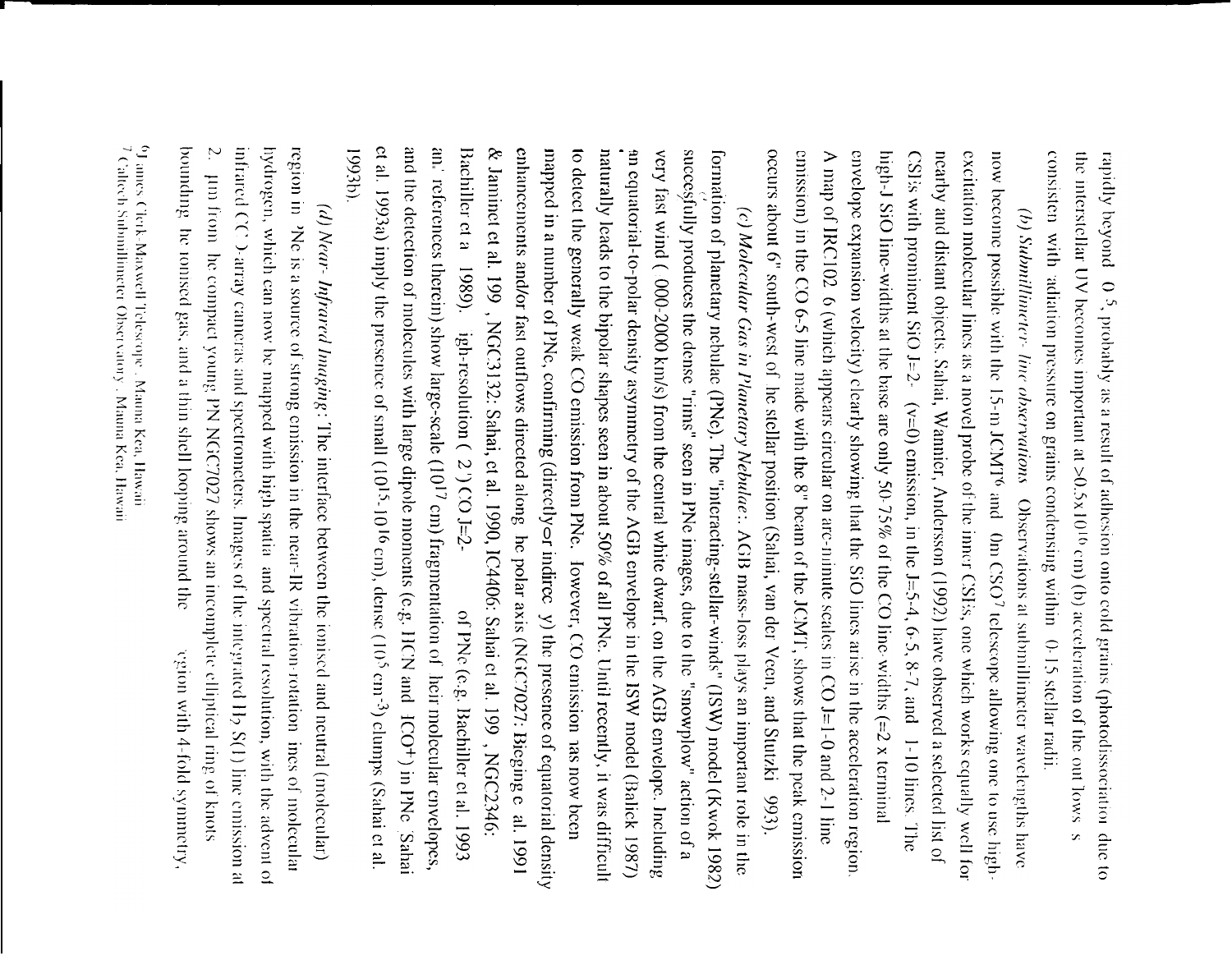coincident with the inner edge of the CO shell (Graham et al. 1993). Velocity-resolved (long-slit) images of the  $H_2 S(1)$  line in another compact young PN, BD+30'3639 (taken with the  $CSHELI/IRTF<sup>8</sup>$ ) show that the molecular gas is concentrated in a clumpy, tilted toroidal structure (Wannier & Sahai 1992), apparently the result of a collimated high-velocity flow excavating a bipolar cavity in an AGB CSE.

4. Future Prospects: A systematic survey undertaken with the upcoming Giant Meter wave Radio Telescope (Punt, India) should produce a substantial increase in the number of AGB stars detected in HI (only 2 detected so far, see Bowers and Knapp J 988), providing the first direct estimates for mass-loss rates, total envelope masses and ages. Increasing use of mm wave (and future submnl-wave) interferometers, infrared CCD-array cameras coupled to high-resolution spectrometers, and submillimeter telescopes, in observations of AGB stars and PNe, will lead to a detailed and comprehensive picture of the history and structure of the mass-loss during late stellar evolution.

8 Cryogenic Echelle Spectrograph/ Infrared Telescope Facility (NASA), Mauna Kea, Hawaii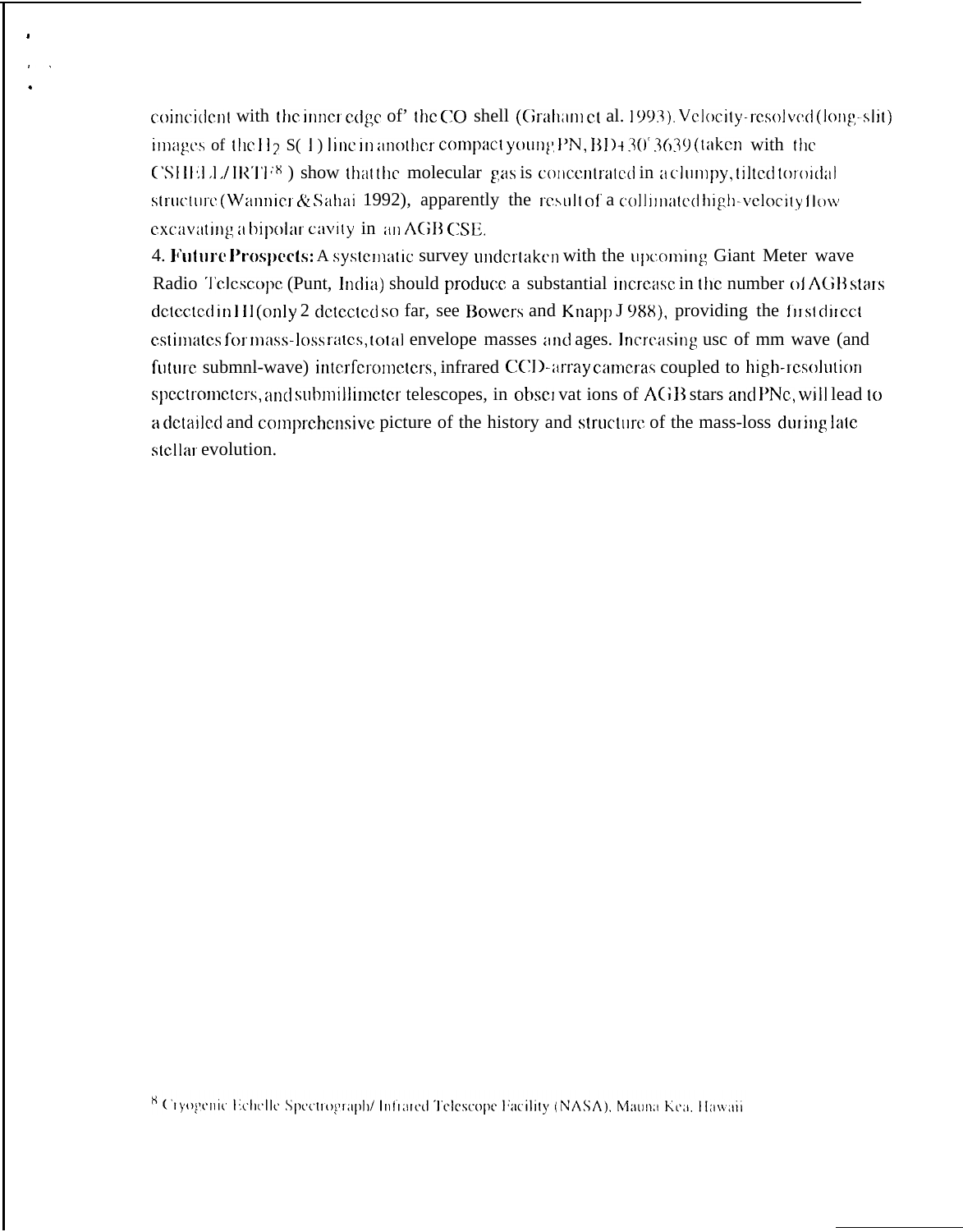Refer'enccs

- Bachiller, R., Huggins, P.J., Cox, P., & Forveille, '1', 1993, A&A, 267, 177
- Bachiller, R., Planesas, P., Martin-Pintado, J., Bujarrabal, V., Tafalla, M. 1989, A&A, 210, 366
- Balick, B.1987, A.J.94, 671
- Bieging, J.]]., Wilner, D., & Thronson, H. A. 1991, ApJ, 379, 271
- Bieging, J.]]. & Nguyen-Q-Rieu 1988a, ApJ, 324, 516
- Bieging, J.]]. & Nguyen-Q-Ricu 1988b, ApJ, 329,1.107
- Bieging, J.H. & Tafalla, M. 1993, AJ, 105, 576
- Bowers, P.F. & Knapp, G. I{. 1988, ApJ, 332, 299
- Bowen, G. & Willson, 1, 1991, ApJ, 375, 1,53
- Graham, J. R., Serabyn, E., Herbst, T. M., Matthews, K., Neugebauer, G., Soifer, B.T., Wilson, '1'.11., Beckwith, S. 1993, AJ, 105, 250
- Holzer, T.E. & MacGregor, K.B. 1985, Astrophys. and Sp. Sc. 1 *ib.*, 117, 229
- Jaminet, P. A., Danchi, W. C., Sutton, EC., Russell, A, P. G., Sandell, G., Bieging, J.H., Wilner, D. 1991, ApJ, 380, 461
- Jura, M., & Kleinmann, S.G. 1989, ApJ, 341, 359
- Kawabe, R., Ishiguro, M., Kasuga, T. et al. 1987, ApJ, 314,322
- Kwok, S., 1982, Ap.J J. 2S8, 280
- Loup, C., Forveille, T., Omont, A., & Paul, J.F. 1993, A&A S, in press
- Lucas, R, Bujarrabal, V., Guilloteau et al. 1992, A&A, 262.,491
- Neri, R., Garcia-Burillo, S., Guelin, M., Cernicharo, J., Guilloteau, S., Lucas, R. 1992, A&A. 262, 544
- Nguyen-Q-Ricu, Winnberg, A., Bujarrabal, V 1986, A&A, 165, 204
- Pascoli, G., Leclercq, J., and Poulain, B. 1992., PASP, 104, 1
- Pijpers, F.P., 1 learn, A.G., and Habing, H.J. 1990, in From Miras to Planetary Ncb14/fit: Which Path for Stellar Evolution, eds. M.O. Mennesier & A. Omont, Editions f 'rontieres, Paris,  $p131$
- Sahai, R 1987, ApJ, 318, 809
- Sahai, R.1990, ApJ, 362, 652
- Sahai, R. & Wannier, P. G. 1985, ApJ, 3 11, 335
- Sahai, R., Wootten, A., and Clegg, R.E.S. 1990, A&A, 234, L1
- Sahai, R., Wootten, A., Schwarz, H.E., and Clegg, R.E.S. 1991, A&A. 251, 560
- Sahai, R., Wootten, A., and Clegg, R.E. S., IAUSymposium155, Planetary Nebulae, eds. R. Weinberger and A. Acker (Dordrecht Reidel) 1993a, in press
- Sahai, R., Wootten, A., Schwarz, H.E., and Wild, WJ. 1993b, ApJ, in press